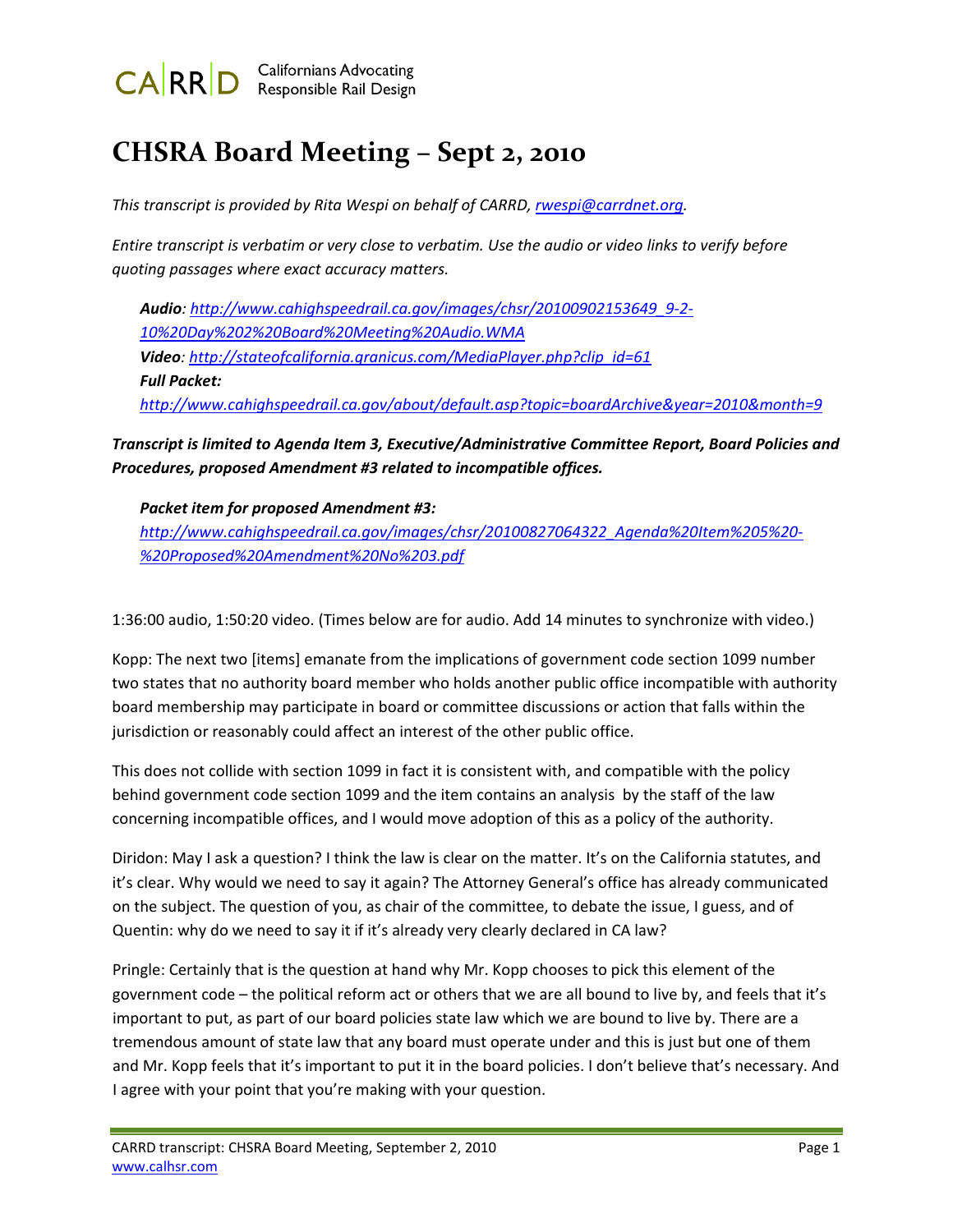

Diridon: The reason I made the point has nothing to do with this issue. It's to do with our policies. If we begin restating all of the aspects of CA code that relate to our board in our policies, our policies will look like a telephone book. [Pringle interjects a side comment.]

Diridon: I don't think that's to our advantage.

Pringle: Yes, Mr. Kopp, you wish to respond.

Kopp: This is not a restatement of section 1099, Mr. Diridon. As I said, this emanates from section 1099. Section 1099 has a different remedy. This is a policy which articulates a different policy and a different rule by prohibiting participation or action either in a committee or at the board by any member who holds another public office incompatible with Authority Board membership. It's an effort to insulate this authority against legal vulnerability.

Pringle: Mr. Kopp moves this addition of the board policy. Any member of the board second that?

Mr. Crane seconds.

Pringle: Any further discussion?

Crane: So let me ask a question of Member Kopp or the AG's office. What is the remedy under section 10 -- Member Diridon is saying it's already covered under state law. What is the remedy there and how does that differ from the remedy that Member Kopp is proposing?

George Spanos, AG office & counsel to the CHSRA: Mr. Crane, the remedy under sec 1099 deals with a person, a public official who holds one office who then assumes another office. If that second office and the first office are incompatible, then the remedy is that pursuant to the law that person is deemed to have forfeited the first office at the time he assumes the second office. That's the remedy. He or she is not prevented from participating in matters – well let me back up. If that person remains – continues to serve in that first office as well as serves in the later office, he or she is not prevented from taking part in discussions or actions in that second position that affect the first position, or could affect it. So the law doesn't address that situation. As I understand this proposed policy, it does address that situation. It would say that if you hold another office that's incompatible, when you're on this board, maybe you're not required to forfeit this position, but you are required to refrain from participating in actions and discussions. Basically it raises what you could call institutional conflict of interest because of your other position.

Pringle: But isn't it true, Mr. Spanos, that the use of the words that are part of this, if the attorney general's office argues and it's declared in court that someone serves in two incompatible offices, if you follow thru the process and if it is deemed that 2 offices are and so forth incompatible, the remedy is the forfeiture of the first office, correct?

Spanos: You're talking about section 1099 ‐‐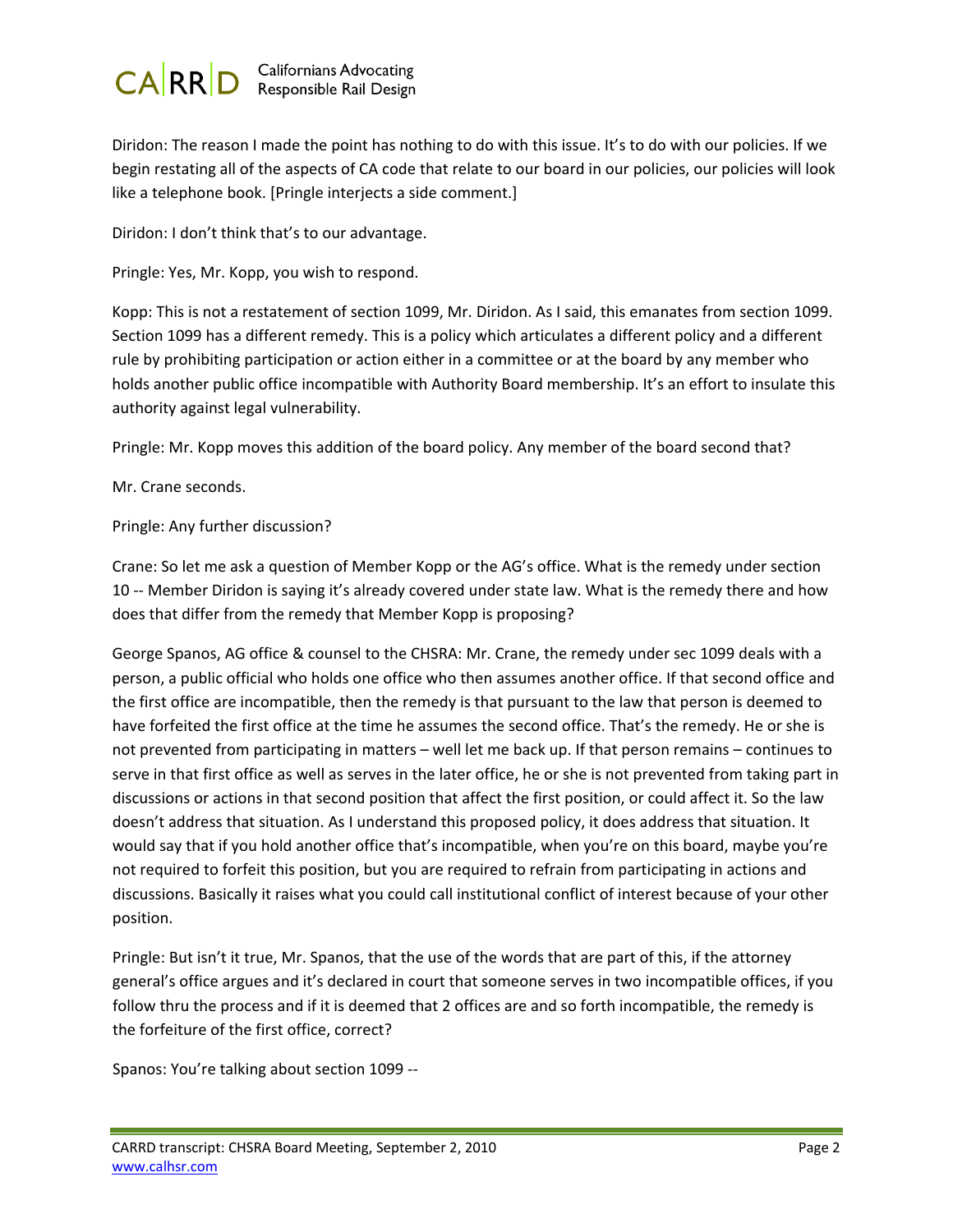

Pringle: ‐‐Yes, I am, under the word 'incompatible' because this board policy references the word 'incompatible' and the use of incompatible offices under state law is defined very specifically, correct?

Spanos: It's not defined specifically; it is defined in section 1099 as the codification of common law.‐‐

Pringle: ‐‐Exactly.

1:42:41 Spanos: This is the distinction I was trying to bring draw to Mr. Crane's commented on, the remedy ‐‐

Pringle: ‐‐But let's follow through the process. Under 1099, if offices are deemed to be incompatible, therefore – you – the first office an individual must be removed from the first office, correct?

Spanos: No. No. The offices can be incompatible and a person can continue to serve in that office but that's deemed to be an intrusion into that 1st office and the remedy is triggered by a request for [?] to file a quo warranto. That's explained in the analysis –

Pringle:‐‐ well, that's what I was trying –

Spanos: -- but it doesn't prevent that person who is legally intruding on the  $1<sup>st</sup>$  office from participating in any action taken by the context of the  $2^{nd}$  office. The proposal addresses that other situation; I think that's the distinction between section 1099 and this remedy on the one hand and this proposal on the other.

Crane: Thank you to that, George. This strikes me as just common sense. I mean in – I have found that one of the things that stunned me more about state government in the last 7 years is that somehow people are able to engage in discussions I found this particularly to be the case when I was on the {?} board, people can engage in discussions about things – and even vote on them ‐‐ when in that case they were personally benefitting. Campaign contributions from people who had business with {?}. This whole notion that exists that –I don't even need to know the context because if I were on the board of a private company and the board was having a discussion about entering into an agreement with a supplier that happened to give me gifts or that might benefit me somehow, I would recuse myself from that. That's just common sense. So it seems to me that this proposal is just ensuring that we engage in commonsensical actions. None of us should engage in discussions or vote on things where we can benefit or benefit some other office that we may have. It's just common sense.

Pringle: Okay.

Diridon: David's logic is irrefutable. I can see the issue is definition of incompatible office --

## Pringle?: ‐‐ exactly

Diridon: -- which is a real bag of mush which I can read in the materials so far and not only in terms of the definition of the office, but also the timing. If you're on a committee and you're talking about general policy ‐‐ let's put up a straw person just for the sake of discussion. Let's say one of us is ‐‐ ‐‐ on a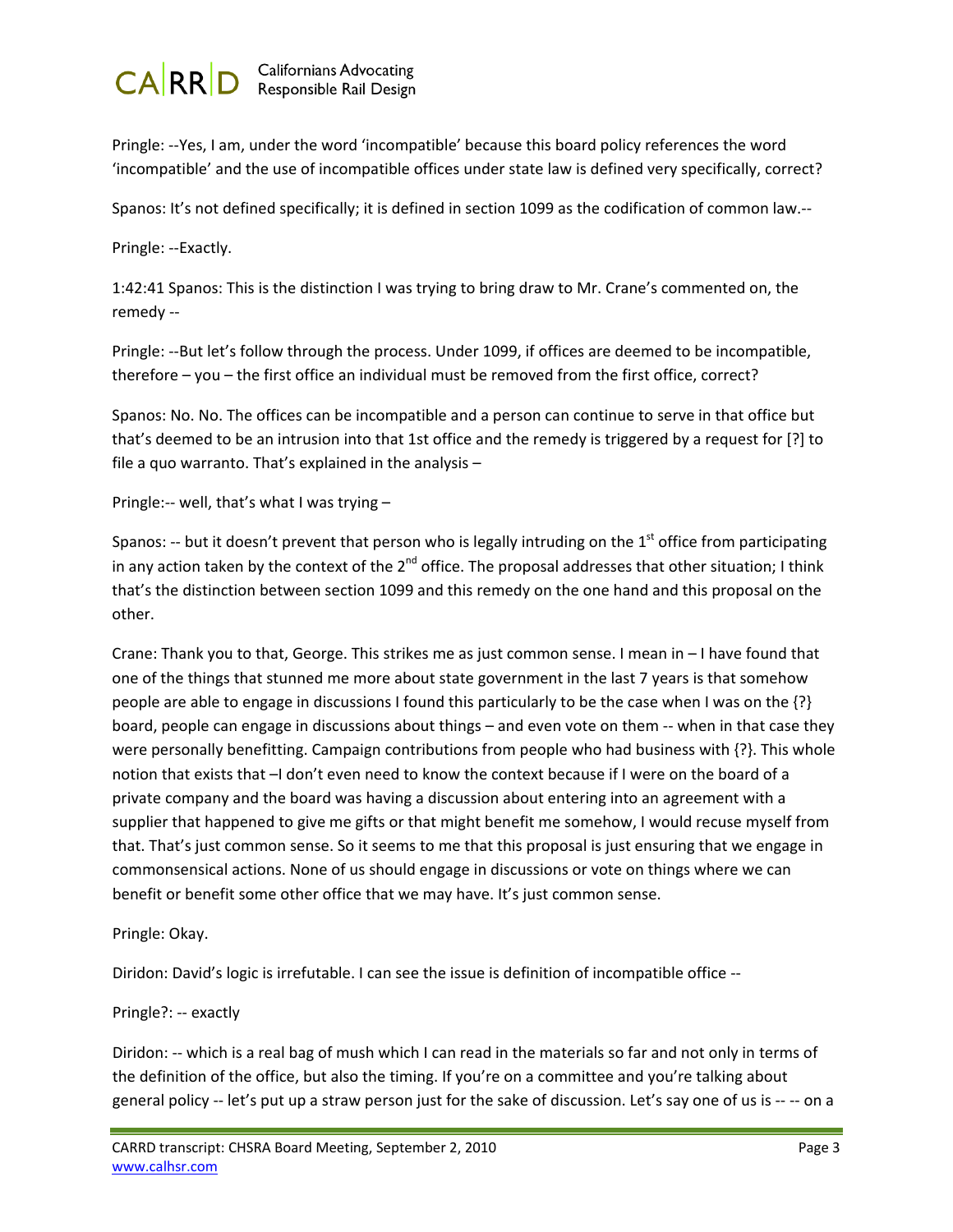

city council that we're going to have a station or something like that. And we're not talking about anything to do with that city. We're talking about environmental document that might go along that corridor, but nothing to do with the city in terms of specifics. Wouldn't this policy disqualify that person from doing anything? Not just things to do with the downtown city council activities, but anything with that committee? That's not right. But it doesn't relate to the logic of your comment either, David, which I agree with. I think we've all from time to time found ourselves in conflict and declared that and disqualified ourself from debating the issue. And that's appropriate. But it doesn't disqualify you from serving on the committee forever or the board forever.

Katz: I think that a number of people expressed the point of view, and I guess the thing that I find the most troubling about that is the fact that this commission has to a large extent been isolated and set aside from the public in a lot of ways. And I think that a lot of the problems that we have today statewide come from the previous leadership of this board's actions that isolated the communities. There's a reason why the Gateway Cities COG in LA feel like they've been ignored for 4 years. There's a reason why folks up and down this state feel they've been ignored for 4 years. And part of that is that this was treated as something that should be put upon a pedestal and not interact with local government and local issues. Our constituents are local government and local issues. The people who are going to make decisions about this train are all local folks in various jurisdictions around the state and if this train is going to be successful we need their support. One of the things that's happened because you have people now on this commission that have ties to local government, the MOU s and a variety of working relationships that didn't exist 2 years ago that have tried to move this train forward. It also shows to me a fundamental misunderstanding of the fed application and how this thing's supposed to function. If you think about incompatible almost by definition, you're talking about things that work at cross purposes from each other. If you look at the ARRA requirements for independent utility of anything we build, you can't not have independent utility in the case that HSR does not happen and we don't want to wind up with a Sarah Palin bridge to nowhere. It requires a cooperative effort between the local entities and HSR. All of these benefits – in fact I'm trying, I've tried since this was first raised here – or what I've read about it recently since I was not directly contacted - but when I first read about it I tried to put my mind around what decisions somebody in the future might make in a local government office ‐‐ transportation commission in particular since that's what we're talking about – and HSR that was in contradiction, because unless the locals and the HSR work out joint working agreements the train ain't going nowhere.

## 1:49:24 audio

Diridon: here I go with this logic thing again. If we follow this stricture – if we say that the only people who could serve on this board, would be retired people. You wouldn't have people that were heavily involved in the subject matter that we would like expertise on, able to serve on the board. And that would be a sad situation. You'd only have old fogies like me who might have had some experience in the past but don't have any background or current relationship with the communities that we're trying to serve.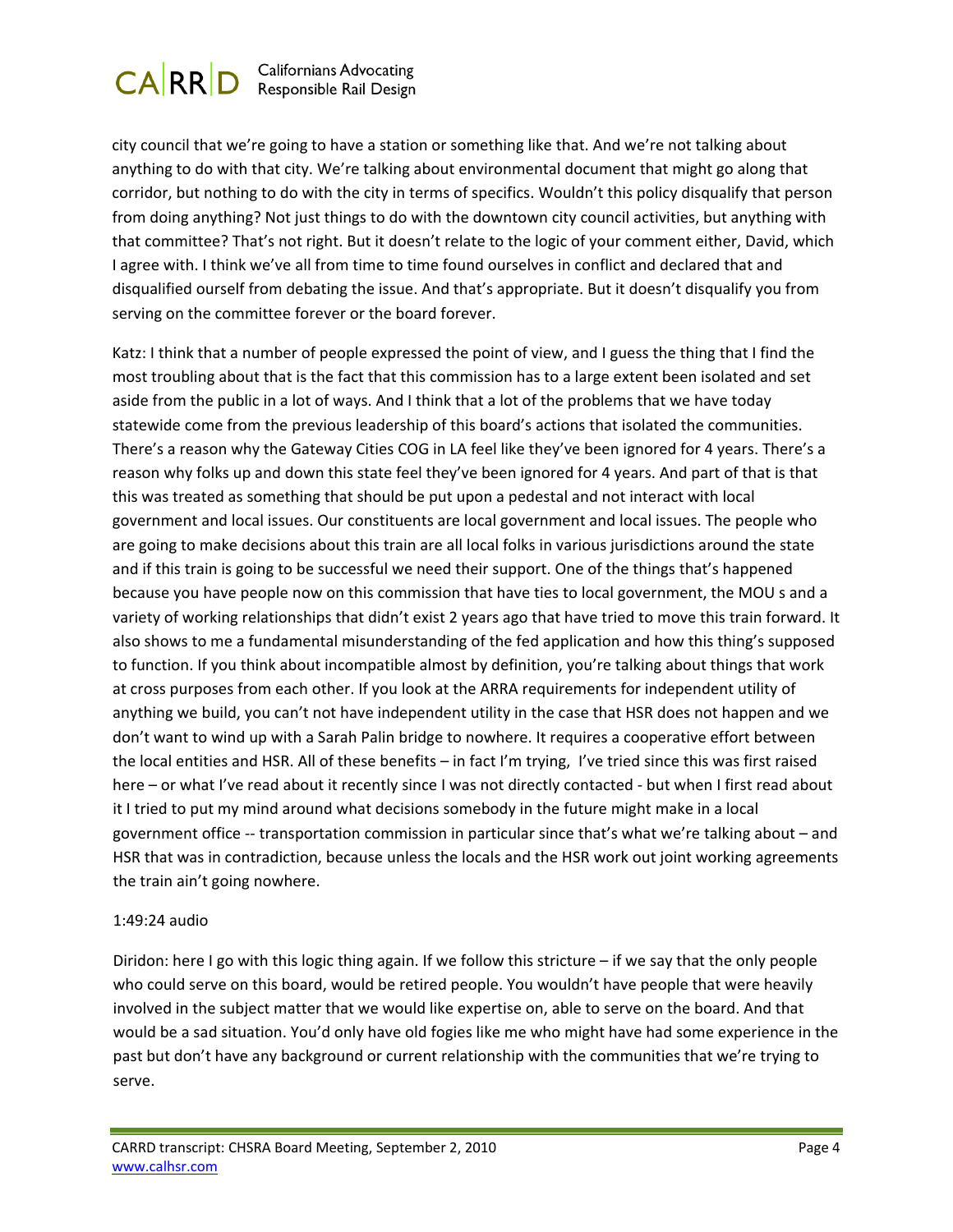

1:50:20 Crane: Well then I must be reading this wrong because the language says no authority board who holds another public office that's incompatible -- that doesn't apply just to just old fogies but to private citizens who don't hold public offices. Whether the authority board membership may participate in board or committee discussion or action – doesn't say they can't serve – that falls within the jurisdiction of reasonably affecting interest of the other office. So I guess what we need is someone to tell me how strictly we can construe this, because all I want – what all of us should want – on something which is the largest public works program in the country, financed very significantly by taxpayers and federal taxpayers and others, is a process that everybody can have complete confidence in, that people are doing things for the right reason. I don't want to get us in a situation where we are stuck with just old retired fogies on the board who know nothing about‐‐. I want young fogies [laughter] who know where they're going on the board, but I don't want them to be able to influence things that might also benefit them somewhere else. We all have to have the right incentive here.

Pringle: The question is 'benefit them' – I will step forward as one that says I am the target of this point. That there has been discussion as to serving as mayor – an elected member as mayor of my city, I was appointed by this Governor to serve on the HSRA, serving to build a statewide system that has no unique benefits to my city that are different than any of the other cities that will be benefited along the way. Is that incompatible serving in that capacity? That's an open question. But you say 'no'. Others may say 'yes'. But what is left in law under 1090 [sic] is to define if it *is* incompatible as articulated by the attorney general's office. Somehow they were presented with this resolution, by the way, by Mr. Kopp not to the chair, but directly to the attorney general so they could craft this nice maliceness, and in fact it says there is a process by which incompatible offices can be determined in this state and there's a remedy for that, live by that. And if there's incompatible offices, live by that. Don't create a new rubric – a brand new one that's different from the state law, different than the common law that was codified into state law a couple years ago and somehow state here that who is the determinant of another public office that's incompatible? Who determines that, if it's in our board policies & procedures? We're using the words that are in government code 1090 therefore there is a procedure to determine if there is a conflict, or an incompatible office. Live by that procedure. If the people wish to follow that process, follow that process. But in fact here we're creating a new layer within our own org that says we want to allow or put ourselves in even greater jeopardy or question as to "is that based upon an incompatible action". Now I think what Mr. Diridon is pointing out is going into the Diridon Station  $-$  is that incompatible with a public position that Mr. Diridon may have in some other [everyone talking laughing over each other]

Serving on the Orange County Transportation Authority as I do, is that incompatible with serving as mayor of Anaheim. Well, we in fact – law says that they're not incompatible. Serving on a Metrolink board and the OCTA, is that incompatible? Those issues are left to other places in law to determine, not left to elements within this board to be battering around and saying which decisions which members of the board may participate in, and which they can't. so I think this was set up to stir the pot on this board, not to address what is the law and is presently the law that oversees the issues of incompatible offices.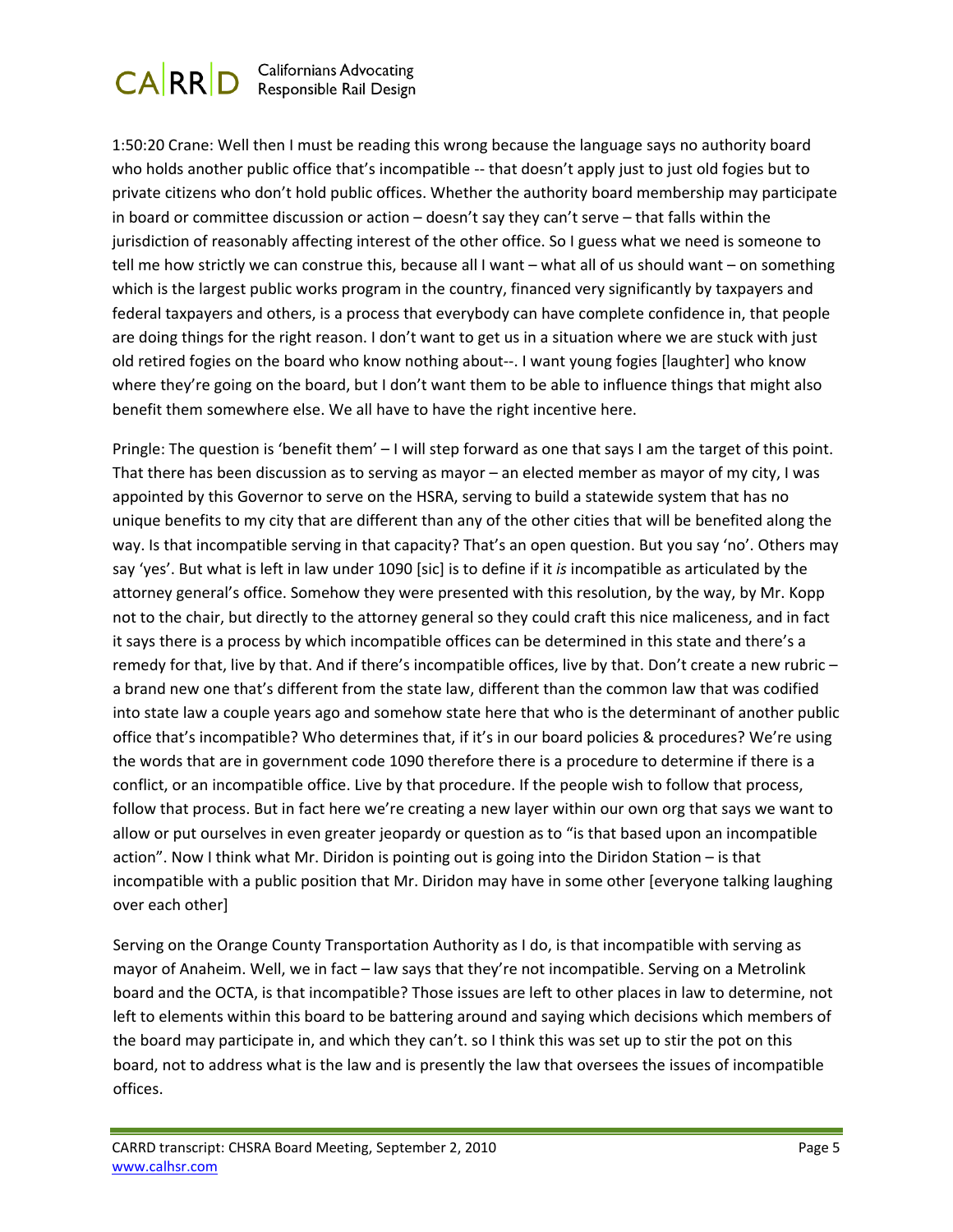

[Kopp requests to be heard.]

Pringle: Ms. Schenk?

Schenk: I would hope that you don't really believe that it's to stir a pot, I mean that's -- we've all been operating under some reasonable good will amongst one another. I have a couple of questions – I don't know that I'm prepared to vote on this today because it does bring up layers of questions and it is important and certainly valuable to have the discussion. The issue of incompatible office is a term of art in the law that speaks to public office holders. So my question 1 is, under the law today, George, could any member come to the attorney general directly or to through the executive director or even through the chair and have the question brought to the attorney general for determination of that incompatibility?

Spanos: As I understand it, and let me point out that I'm speaking out of the AG not as your legal counsel, but as the AG, the attorney general's opinion in this position is that – well, first of all, the law – and I think it's cited in here in the analysis, actually it's cited in the analysis to your proposed policy amendment number 3 governing code section 12159 that says that the attorney general shall render an opinion in writing to any state agency – I left out through ellipses some of the other enumerations which include county, council, ‐‐

Schenk: ‐‐Excuse me for interrupting, I really want to be clear – is that the analysis about the proposed amendment, or the law as it is today? I'm interested in the law as it is today.

Spanos: that's the law as it is today. The attorney general will render an opinion on the request by the code ‐‐ section 12159 of government code enumerates the public officials who can request opinions from the attorney general. In that enumeration is a reference to state agencies. Now you are a state agency, but you're governed by a multi-member board, which means that you act collectively. An individual member of the board is not the authority so consequently the attorney general – and I think this was the point made in the letter from the attorney general's office – is saying if we get a proper a request, i.e. a request that is on behalf of the board, then we will respond to that. So an individual member of a multi-member board does not have the authority to trigger the attorney general's responsibilities under section 12159.

Schenk: I'd like to follow this through. Will that take a majority vote of this board, then, to act as the agency, and would that require the recusal of the person in question?

Spanos: Well the answer to the first question is yes because you generally act on majority votes so long as you have a quorum present and the matter's on the agenda and so forth. As far as the recusal, it's kind of a catch-22 situation because you don't know the answer to the question until after it's been answered.

Schenk: well presumably the individual is identified as a subject to the motion. Okay. The  $2^{nd}$  part of my concern here is -- setting aside public officials and getting back to what David had said earlier -- it is very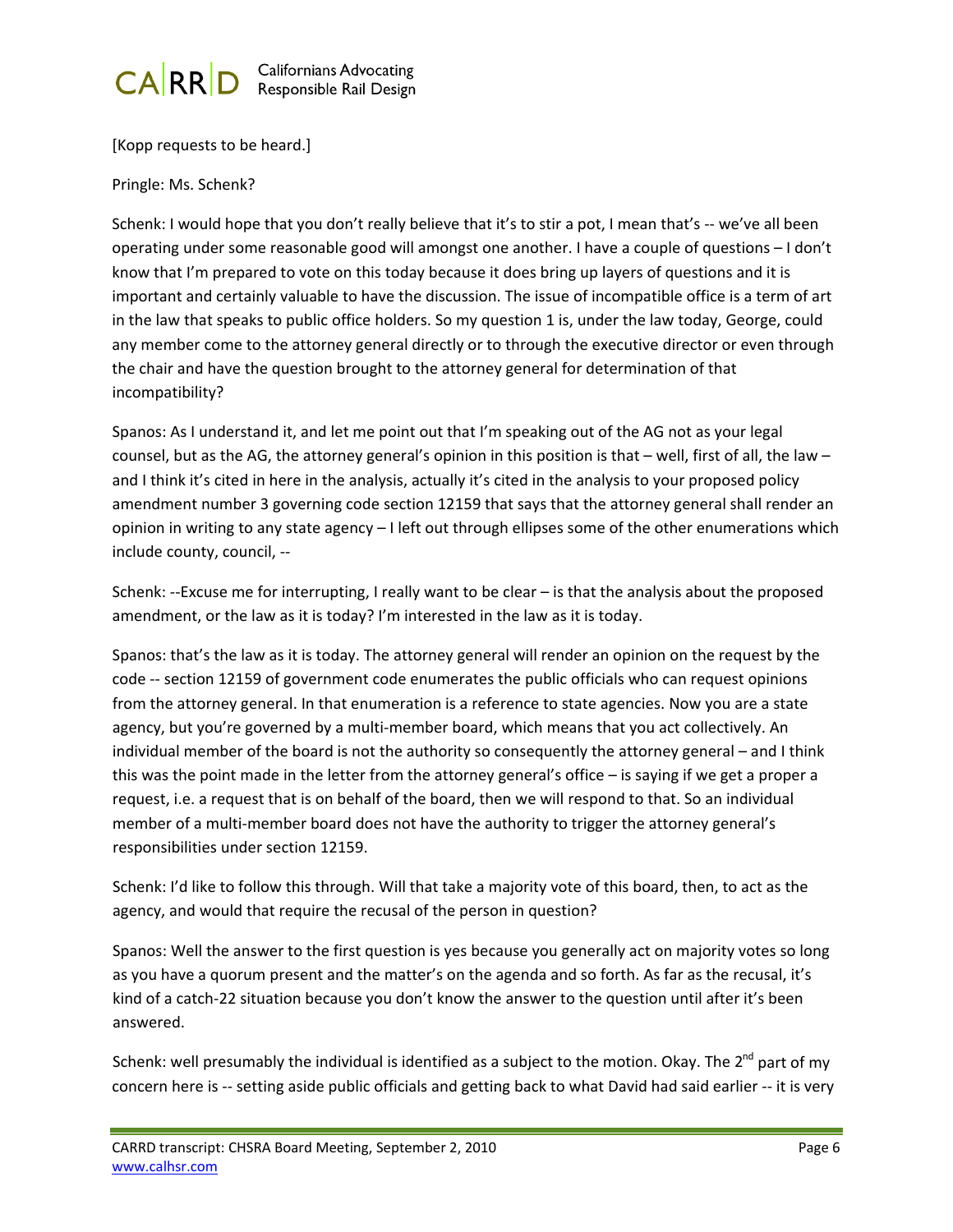

important that anyone of us whether in another public office or not – not act incompatibly or to have a conflict of interest of any kind. So I would be more comfortable if we were looking at something that talked about someone who holds another position ‐‐ whether in the private sector or the public sector ‐‐ that is incompatible with an issue before us. Again, if we did something like that in your opinion right now – I won't hold you to it, just in your thinking – would the attorney general's office division of opinion be the right entity to which we would present that kind of an issue?

Spanos: I believe you're referring to financial conflicts of interest. As distinct from say an institutional conflict of interest.

Schenk: it could be – right now I can't think of the example, but I serve on the board of Sempura Energy and I'm on the Board of Directors. [gives hypothetical using her position. Asks who would determine if it's an incompatible position.]

Spanos: It's not an issue – what you're raising are financial conflicts of interest and the legal requirements that you disqualify yourself if you have an interest in the decision being considered. It's not a question of incompatibility; it's a question of conflict of interest which is set forth in your conflict of interest code, in the political reform act and in the regulations of the Fair Political Practices Commission. Now in terms of whom you would ask, one of the services we provide as in‐house counsel is guidance and assistance in helping a member to resolve those kinds of disqualification issues. The law does require you to disqualify yourself from a decision in which you have a financial or material financial interest. You can also request advice in terms of financial conflicts of interest from the Fair political practices act.

Schenk: In the interest of time, I don't necessarily agree that it's only financial conflict of interest. I think common sense we can distill it down if there are incompatible positions – whether they're financial or in the best interest of our community that we serve, or whatever – that we do need to take a look at it. I'm just not sure that today this particular proposal addresses my own concern on that, but it's one that I do believe we ought to continue the discussion on, but we're running out of time. I don't want to belabor it right now.

Pringle: Any other comments at this time?

## 2:02:22 audio; 2:17:00 video

Kopp: Yes, Mr. Chairman. I resent your imputation that I proposed this policy to stir the pot. I'll add two other facts to the discussion. Incompatibility of office has been a part of CA common law for decades. At least 70 years ago the CA Supreme Court defined it. Secondly, if the Legislature, which codified that common law in 2005 with Section 1099 believes it is beneficial public policy to exempt certain offices and certain office holders of those offices from such historical rule of law, it does so. It does so for example with the Metropolitan Transportation Commission where county supervisors, city council members are specifically authorized to serve. It does so with the Orange County Transportation Authority, where the mayor of the City of Anaheim and other office holders are authorized to serve. It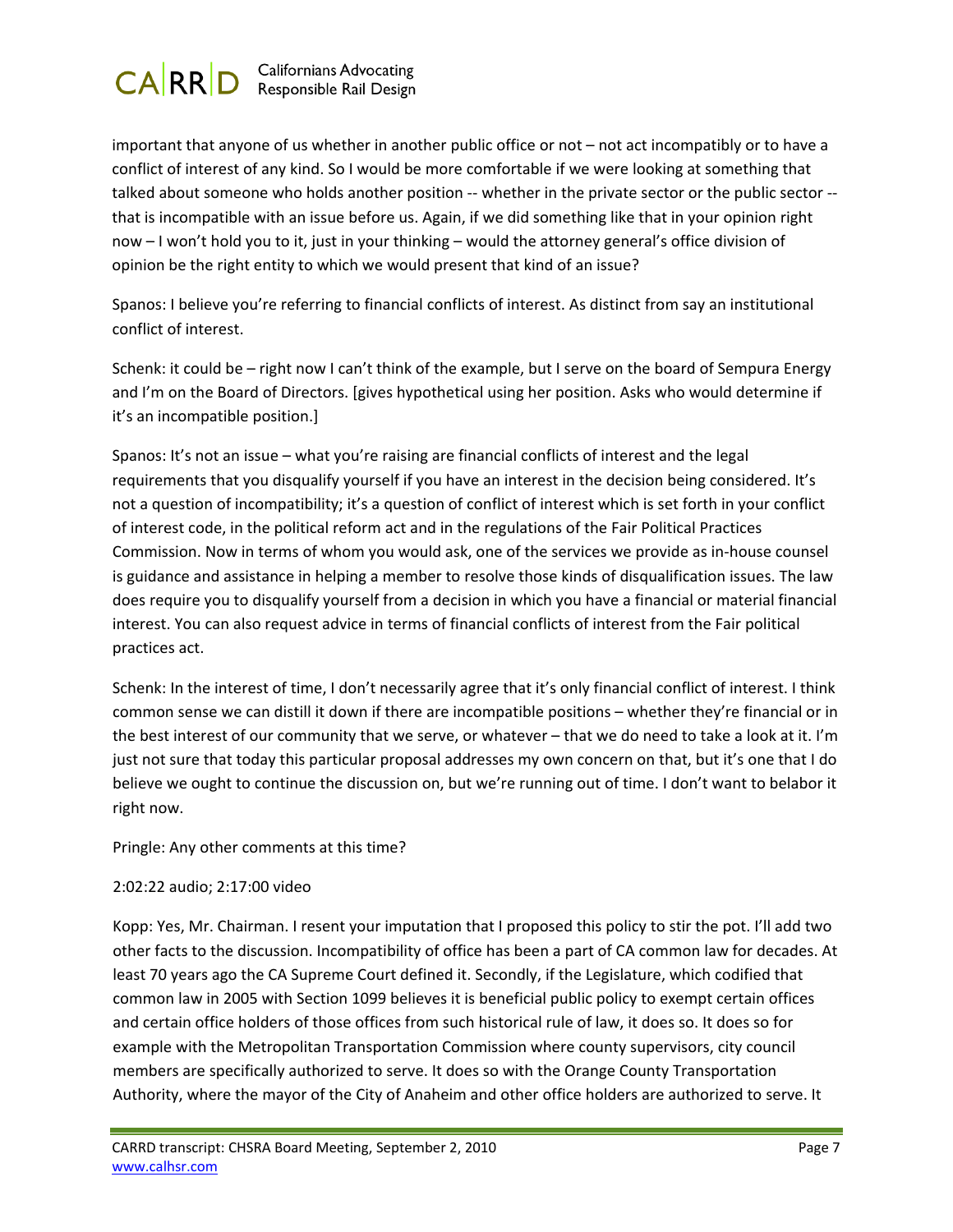

does so with the Los Angeles Metropolitan Transportation Authority. And it could, it could ‐‐ if it wished to do – do it with this commission. It has not done it with this commission. And this commission's actions are vulnerable. You cannot disregard it; you cannot deny it. It is common sense. As the discussion notes, the authority cannot change the provisions of 1099. This policy is designed and is consistent with those provisions. And again, Mr. Crane uses the word 'ensure,' and that's an appropriate word: 'ensure' us against vulnerabilities. And I'd ask for a call of the role.

## Pringle: [Calls for a role.]

Crane: I'd like to have a little bit more discussion. I'd like to ask a question here of Member Kopp. If this rule went into effect now, and the legislature did not provide the exemptions you just described (that the OCTA has, etc.), who from this board would have to depart? Let me ask you this way: would anybody from this board, in your opinion, have to depart the board?

## 2:05:22

Kopp: It's not my opinion, it's the opinion of the Legislative Counsel of CA that a couple members would fall within that category. But this policy, the fact would be such members would simply not participate in discussion or vote on any item which is within the jurisdiction or affects the interest of the other public office.

Crane: Before we vote on such a momentous thing ‐‐ we don't know enough. We don't know the consequences. I just heard then from you something very different than what Member Diridon has said and what I believe some other people believe – which is that we'd actually have to have people actually depart the board. [Mr. Kopp in background says "no".] Or depart their other position. [Mr. Kopp again in background says, "That's not true".] I want to know what the consequences are. Because what I want is that common sense outcome. I want to draw this narrowly so that it works, but it's not a sledge hammer. We need good people on this board. And I trust them to do the right thing. But I don't want them to be able to deliberate on things where there is a direct conflict. So we need to understand what the real consequences would be from this thing and if we're going to vote on it now without knowing the consequences, I will withdraw my second. What I would rather do is understand this, fully, and if it doesn't do what we want it to do, draw it away.

I'm struck by the fact that – just to go back to the pension boards. They're governed by state laws but they also have their own rules and they also have some federal rules that apply to them. So it's not unusual for there to be a state law which governs these activities and for us to design our own rules which would give us the comfort we want without draconian consequences. So unless we're prepared for someone to tell us exactly what the consequences would be – for example, would the chairman have to give up his mayor position in Anaheim in order to stay on our board or would he have to depart our board, that's a real problem for me. Because we need good people to get this done. We need him. I want to know that. But on the other hand, if we're going to be discussing the financing or a segment that involves Anaheim, then if I was him I would recuse myself from that discussion. That's the kind of outcome that I would like.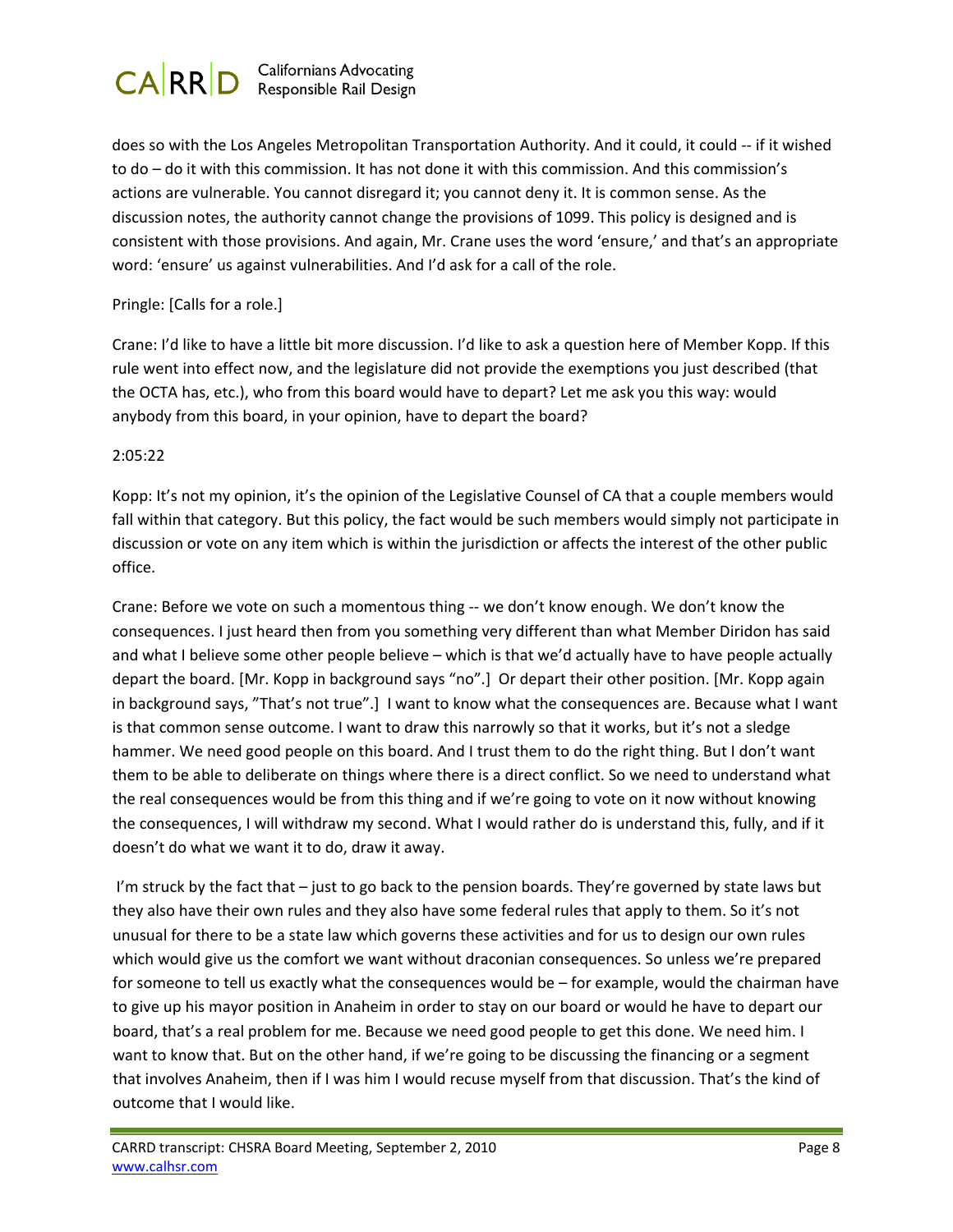

Pringle: Very good. I actually believe there was some new information I learned, too, and that was the discussion that Mr. Kopp had that he believes there's a leg council opinion that speaks to the issue.‐‐

Diridon: ‐‐Why would Leg. Counsel have any impact on us related to the AG?

Pringle: Thank you, Mr. Diridon, I guess that makes my point, Mr. Crane, that therefore this type of board policy that's different than state law and different definitions, possibly from state law, and doesn't use the same apparatus by which state laws establish and operates under 1099, basically could set us up that someone gets a legal opinion that says someone, be it a judge who presently is a retired judge that serves under various cases in the state, that that could be an incompatible office, too. I mean, those -- we don't know, and it's not going after those -- you could craft a legal opinion possibly that does target members of the board. Or we could set ourselves up to say everyone who disagrees with elements of this board figure out ways to get a legal opinion to start taking off various members of the board on various decisions. I think that there is a state law that oversees this and I'm content to live within it, and not to create a new rubric for this board membership to have to operate under.

Crane: You know they have a rule, for example going back to the pension funds, now the FCC has finally applied it to pension funds. It's long been the rule for example with the sale of muni bonds that while the members of our pension boards in CA are governed by the equivalent of 1099 and other provisions in terms of the office they can have, and that sort of thing, they are separately covered by rule soon by the FCC for example, that anybody who makes a contribution to them or gives a gift to them cannot do business with the state pension board for 2 years, let's say. So it seems to me what we need here is to have a rule – this is not like an either-or, it's not binary, it's not like we're either covered by 1090 and we make it explicit with respect to us, it's more that we're covered by 1090 – that's a state law – but we want to make explicit that we want to make sure we recuse ourselves in situations that we shouldn't be involved in. So my suggestion would be that we craft the rule that works. I'd be happy to work on that with somebody – to craft a rule that works.

Pringle: And maybe that discussion is a proper termination of this discussion. I would want to make sure that we're very cautious for example, if someone from, uh, sat on Caltrain who sat on this board as well, say that there should be no discussion-- that nothing that they do in terms of giving a decision, direction, or participation on this board that anything that this board may do dealing with Caltrain they should be exempt from discussion. I actually think that that person brings the most expertise to us if they were a Caltrain board member, don't you?

Crane: It depends on whether there's a financial discussion taking place and the state can be subsidizing Caltrain.

Pringle: That's fine. But what about an operational discussion?

Crane: The operation, I'd love it. Financially, I wouldn't.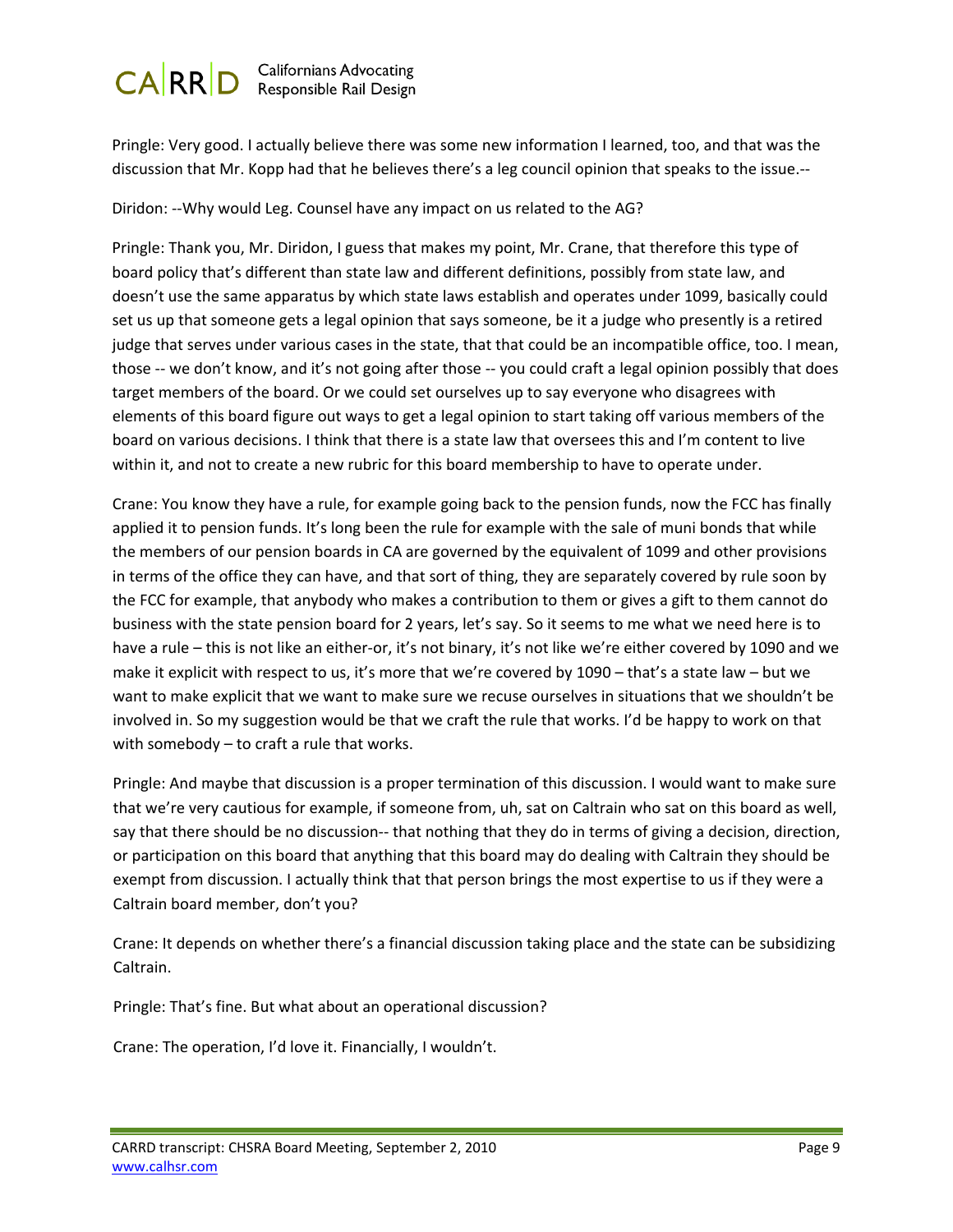

Pringle: Well, but David, you've dissected this even further that it all depends on if we provide funding to Caltrain, then you'd feel comfortable, but making sure they operate compatible? Would that be a worthy opportunity? I mean, you certainly wouldn't want to tell them they should not participate in that discussion, right?

Crane: Yes, but if the alternative is that there is [?]

Pringle: I believe we're all public figures, though, sitting on this board. People know who we are and where we come from and exactly when we sit on other public boards we sit on public boards and they're public and therefore it's not that those questions can be drawn, but the point is to lose or disregard expertise, I think is a question I would have. I mean I'm soon sunsetting my service in my city so that issue is soon not even going to be one I consider, but I certainly know the expertise I gained in serving there was very valuable.

Alright, so what's the board's interest in this? There's a motion; is there a substitute motion?

Diridon: I ask that the maker and seconder allow the matter to be carried over and that David and Lynn have a look at the material and see if they can draft something that would divide the baby in effect – what you're really talking about doing, David, is applying the concepts of the fiscal conflict to jurisdictional conflicts. And I'm not sure you can do it, based on the current jurisdictional conflict code that says that if you identify that as a conflict you lose your original office. But I'd be happy to let you have a whack at it and bring it back. 2:28:05 video; 2:13:25 audio

Pringle: Is that a motion, Mr. Diridon, to direct the board‐‐

Diridon: --If the maker and seconder will just withdraw the motion -

Kopp: I'm not withdrawing the motion.

Diridon: Then I move that we table the matter for a month and let David and Lynn ‐‐ [someone interjects 'two months'] – two months and let David and Lynn – well it might take that long.

[Several people speak at once.]

Crane: And Quentin. I want to work with Quentin, too.

Diridon: It's up to you to work with whomever you'd like, and that you bring it back within the next two months for board consideration and through the Executive Committee.

Pringle: Mr. Diridon moves to table this item – amendment 2 and 3 – for purposes of drafting language that would be acceptable.

Crane seconds.

Diridon: It specifically includes the 2 individuals who [], although the chair can assign as he likes.